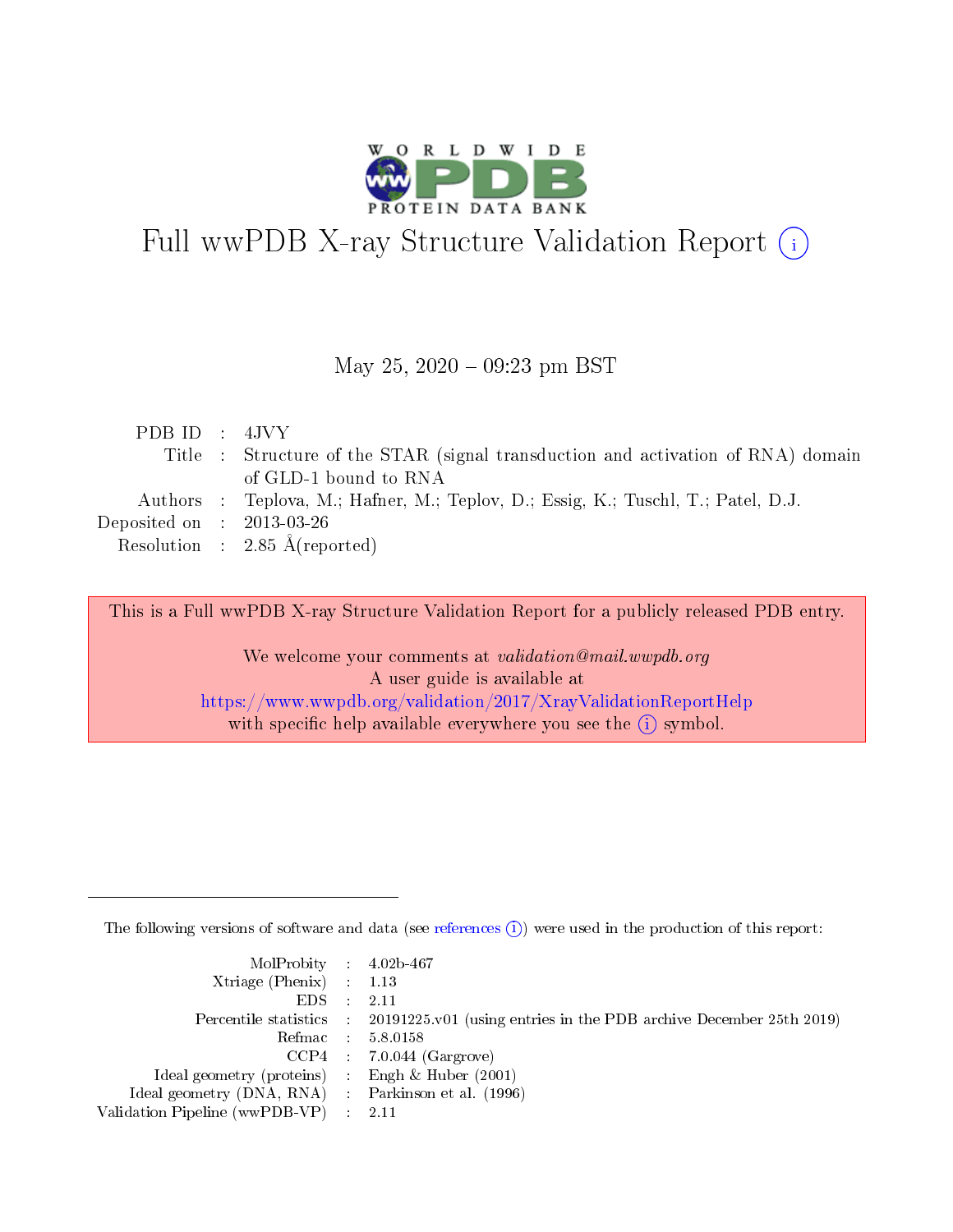# 1 [O](https://www.wwpdb.org/validation/2017/XrayValidationReportHelp#overall_quality)verall quality at a glance  $(i)$

The following experimental techniques were used to determine the structure: X-RAY DIFFRACTION

The reported resolution of this entry is 2.85 Å.

Percentile scores (ranging between 0-100) for global validation metrics of the entry are shown in the following graphic. The table shows the number of entries on which the scores are based.



Percentile relative to X-ray structures of similar resolution

| Metric                | Whole archive          | <b>Similar resolution</b>                                 |
|-----------------------|------------------------|-----------------------------------------------------------|
|                       | $(\#\mathrm{Entries})$ | $(\#\text{Entries}, \text{resolution range}(\text{\AA}))$ |
| $R_{free}$            | 130704                 | $3168(2.90-2.82)$                                         |
| Clashscore            | 141614                 | 3438 (2.90-2.82)                                          |
| Ramachandran outliers | 138981                 | 3348 (2.90-2.82)                                          |
| Sidechain outliers    | 138945                 | $3351 (2.90 - 2.82)$                                      |
| RSRZ outliers         | 127900                 | 3103 (2.90-2.82)                                          |
| RNA backbone          | 3102                   | $1088(3.12-2.60)$                                         |

The table below summarises the geometric issues observed across the polymeric chains and their fit to the electron density. The red, orange, yellow and green segments on the lower bar indicate the fraction of residues that contain outliers for  $>=3, 2, 1$  and 0 types of geometric quality criteria respectively. A grey segment represents the fraction of residues that are not modelled. The numeric value for each fraction is indicated below the corresponding segment, with a dot representing fractions  $\epsilon = 5\%$  The upper red bar (where present) indicates the fraction of residues that have poor fit to the electron density. The numeric value is given above the bar.

| Mol | Chain | $\vert$ Length | Quality of chain |     |                            |
|-----|-------|----------------|------------------|-----|----------------------------|
|     | А     | 196            | $2\%$<br>87%     |     | 10%                        |
|     | В     | 196            | 3%<br>79%        |     | 17%<br>$\bullet$ $\bullet$ |
| ച   | D     | $\overline{ }$ | 71%              | 14% | 14%                        |
| ച   | Е     | $\overline{ }$ | 57%              | 43% |                            |

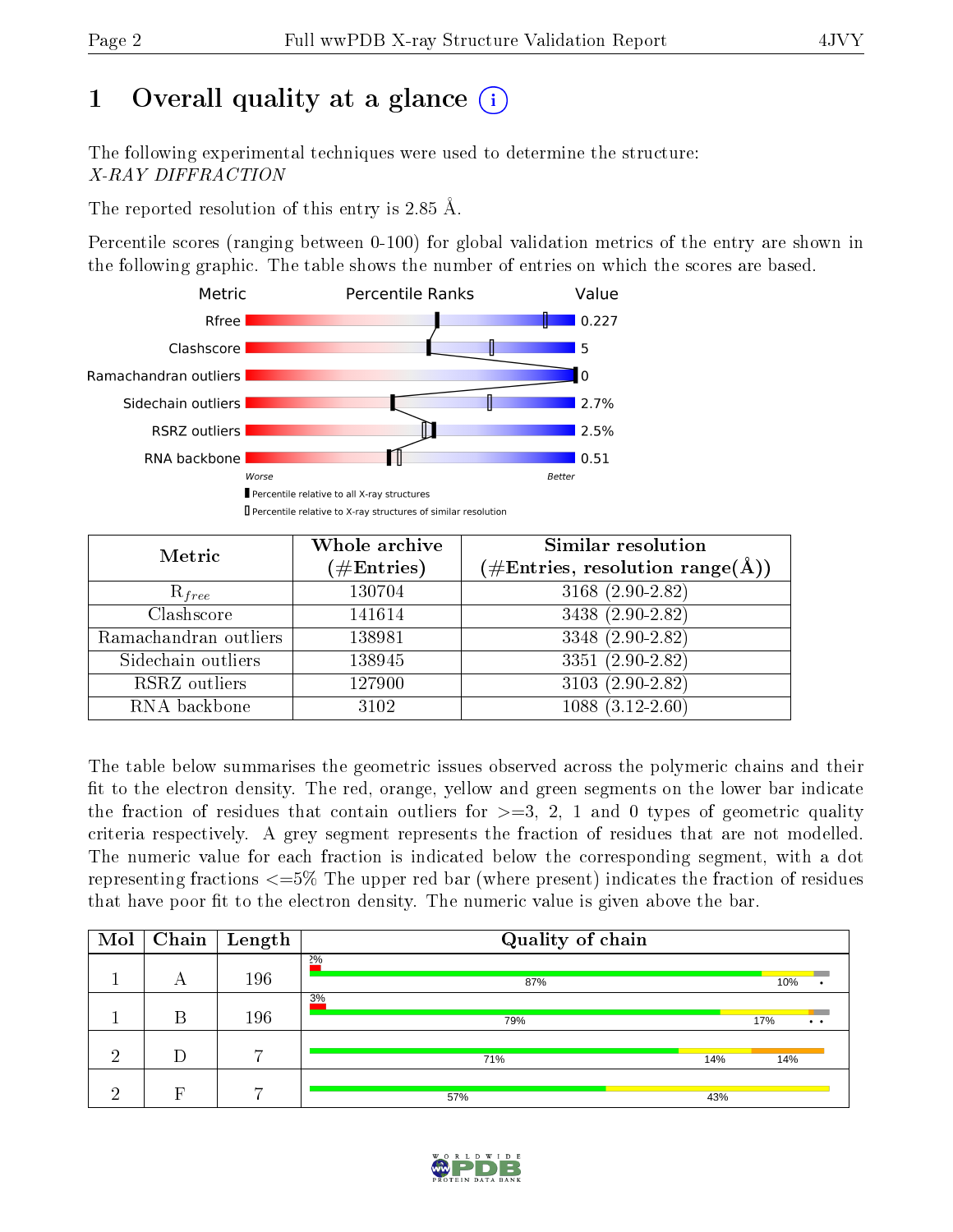# 2 Entry composition (i)

There are 3 unique types of molecules in this entry. The entry contains 3393 atoms, of which 0 are hydrogens and 0 are deuteriums.

In the tables below, the ZeroOcc column contains the number of atoms modelled with zero occupancy, the AltConf column contains the number of residues with at least one atom in alternate conformation and the Trace column contains the number of residues modelled with at most 2 atoms.

 $\bullet$  Molecule 1 is a protein called Female germline-specific tumor suppressor gld-1.

| Mol | $Chain$ Residues |           | <b>Atoms</b>  |  | $\text{ZeroOcc}$   AltConf   Trace |  |
|-----|------------------|-----------|---------------|--|------------------------------------|--|
|     | 191              | Total C   |               |  |                                    |  |
|     |                  | 1536      | 968 272 287 9 |  |                                    |  |
|     | 190              | Total C N |               |  |                                    |  |
|     |                  | 1530      | 965 271 285 9 |  |                                    |  |

There are 4 discrepancies between the modelled and reference sequences:

| Chain |      | Residue   Modelled   Actual | Comment                            | Reference |
|-------|------|-----------------------------|------------------------------------|-----------|
|       | 142  | SER.                        | EXPRESSION TAG   UNP Q17339        |           |
|       | 143  | <b>HIS</b>                  | EXPRESSION TAG   UNP Q17339        |           |
|       | 142. | SER.                        | <b>EXPRESSION TAG</b>   UNP Q17339 |           |
|       | 143  | HIS.                        | EXPRESSION TAG   UNP Q17339        |           |

• Molecule 2 is a RNA chain called RNA  $(5'-R(P^*CP^*UP^*AP^*AP^*CP^*AP^*A)^{-3})$ .

| Mol | Chain   Residues |                | Atoms |  | $ZeroOcc \mid AltConf \mid Trace$ |  |
|-----|------------------|----------------|-------|--|-----------------------------------|--|
|     |                  | Total C N O P  |       |  |                                   |  |
|     |                  | 149 67 28 47 7 |       |  |                                   |  |
|     |                  | Total C N O P  |       |  |                                   |  |
|     |                  | 149 67 28 47 7 |       |  |                                   |  |

• Molecule 3 is water.

| Mol |   | Chain   Residues | Atoms                                 | ZeroOcc   AltConf |
|-----|---|------------------|---------------------------------------|-------------------|
| 3   |   | 15               | Total<br>$\left( \right)$<br>15<br>15 |                   |
| 3   | B |                  | Total<br>$\left( \right)$<br>11<br>11 |                   |
| 3   |   |                  | Total<br>$\left( \right)$             |                   |
| 3   | F |                  | Total<br>$\left( \right)$             |                   |

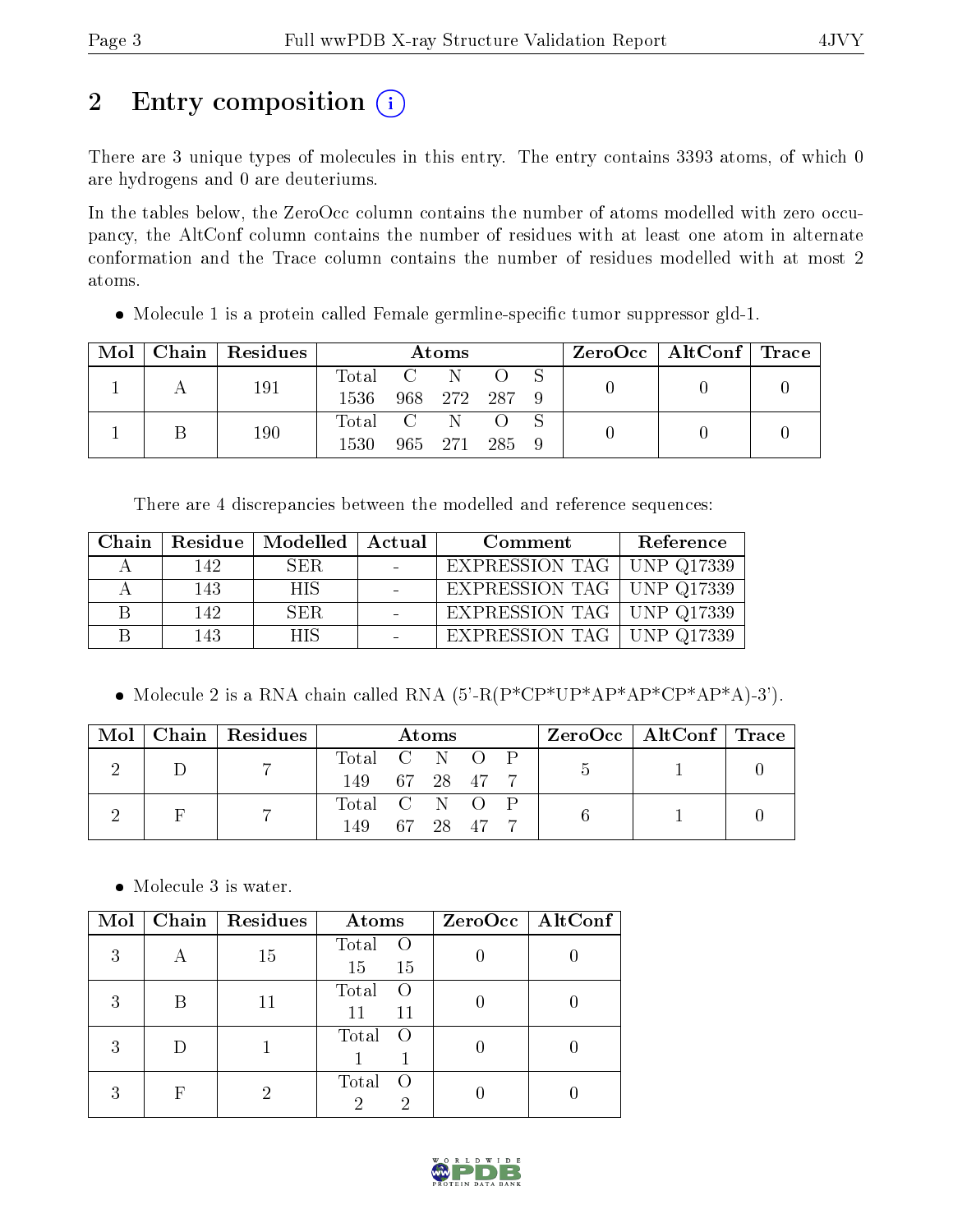## 3 Residue-property plots  $(i)$

These plots are drawn for all protein, RNA and DNA chains in the entry. The first graphic for a chain summarises the proportions of the various outlier classes displayed in the second graphic. The second graphic shows the sequence view annotated by issues in geometry and electron density. Residues are color-coded according to the number of geometric quality criteria for which they contain at least one outlier: green  $= 0$ , yellow  $= 1$ , orange  $= 2$  and red  $= 3$  or more. A red dot above a residue indicates a poor fit to the electron density (RSRZ  $> 2$ ). Stretches of 2 or more consecutive residues without any outlier are shown as a green connector. Residues present in the sample, but not in the model, are shown in grey.

• Molecule 1: Female germline-specific tumor suppressor gld-1



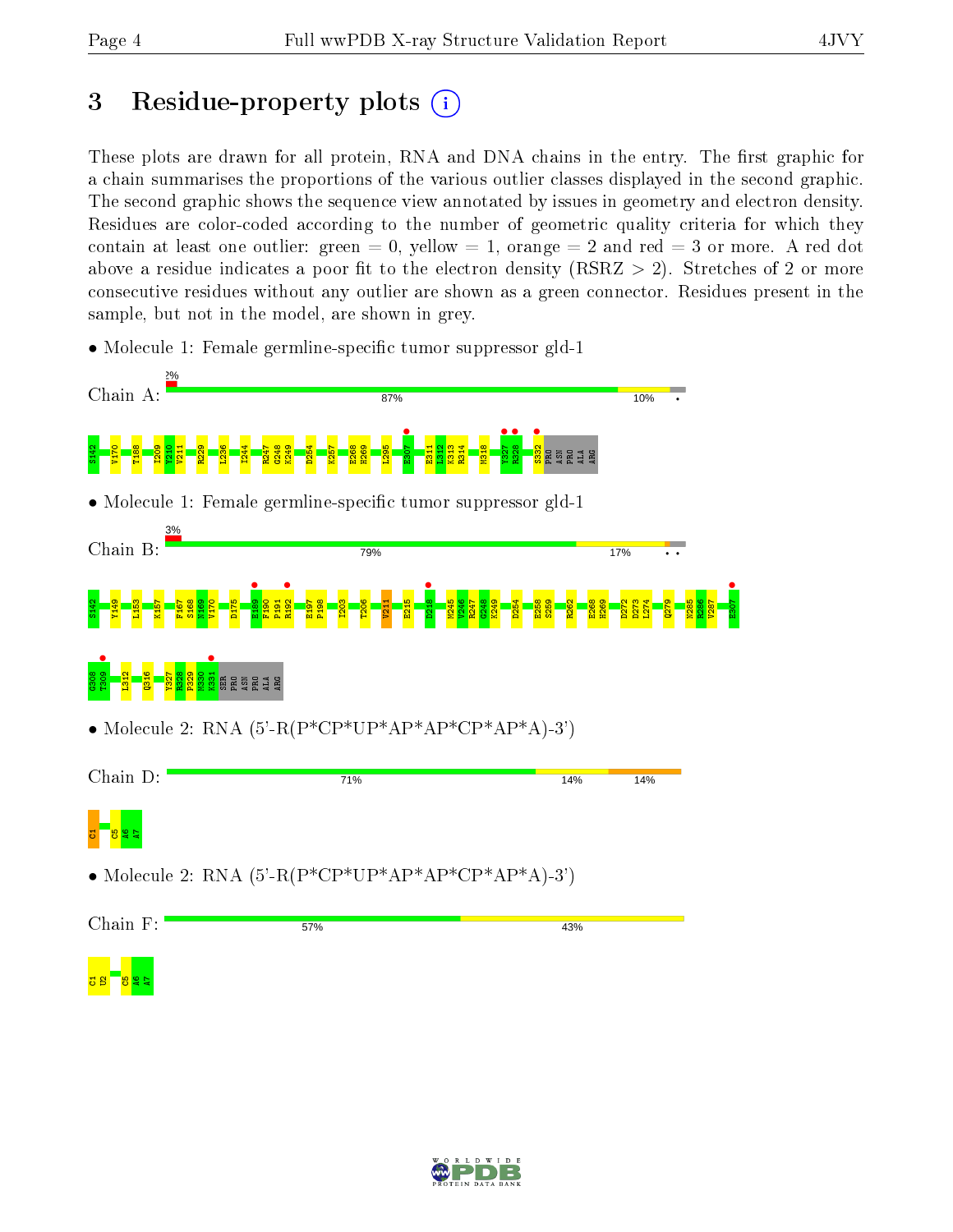# 4 Data and refinement statistics  $(i)$

| Property                                                             | <b>Value</b>                                       | Source     |
|----------------------------------------------------------------------|----------------------------------------------------|------------|
| Space group                                                          | P 31 2 1                                           | Depositor  |
| Cell constants                                                       | 142.27Å<br>142.27Å<br>$76.65\text{\AA}$            |            |
| a, b, c, $\alpha$ , $\beta$ , $\gamma$                               | $120.00^{\circ}$<br>$90.00^\circ$<br>$90.00^\circ$ | Depositor  |
| Resolution $(A)$                                                     | 19.90<br>$-2.85$                                   | Depositor  |
|                                                                      | 19.90<br>$-2.85$                                   | <b>EDS</b> |
| % Data completeness                                                  | $96.1(19.90-2.85)$                                 | Depositor  |
| (in resolution range)                                                | $95.5(19.90-2.85)$                                 | <b>EDS</b> |
| $R_{merge}$                                                          | 0.08                                               | Depositor  |
| $\mathrm{R}_{sym}$                                                   | (Not available)                                    | Depositor  |
| $\langle I/\sigma(I) \rangle^{-1}$                                   | 3.30 (at $2.83\text{\AA}$ )                        | Xtriage    |
| Refinement program                                                   | PHENIX 1.8.1 1168                                  | Depositor  |
|                                                                      | $\overline{0.175}$ ,<br>0.222                      | Depositor  |
| $R, R_{free}$                                                        | 0.180<br>0.227                                     | DCC        |
| $R_{free}$ test set                                                  | 2006 reflections $(9.58\%)$                        | wwPDB-VP   |
| Wilson B-factor $(A^2)$                                              | 61.7                                               | Xtriage    |
| Anisotropy                                                           | 0.395                                              | Xtriage    |
| Bulk solvent $k_{sol}(e/\mathring{A}^3)$ , $B_{sol}(\mathring{A}^2)$ | 0.31, 46.1                                         | <b>EDS</b> |
| L-test for twinning <sup>2</sup>                                     | $>$ = 0.49, < $L^2$ > = 0.33<br>< L                | Xtriage    |
| Estimated twinning fraction                                          | $0.032$ for $-h,-k,l$                              | Xtriage    |
| $F_o, F_c$ correlation                                               | 0.95                                               | <b>EDS</b> |
| Total number of atoms                                                | 3393                                               | wwPDB-VP   |
| Average B, all atoms $(A^2)$                                         | $50.0$                                             | wwPDB-VP   |

Xtriage's analysis on translational NCS is as follows: The largest off-origin peak in the Patterson function is  $3.51\%$  of the height of the origin peak. No significant pseudotranslation is detected.

<sup>&</sup>lt;sup>2</sup>Theoretical values of  $\langle |L| \rangle$ ,  $\langle L^2 \rangle$  for acentric reflections are 0.5, 0.333 respectively for untwinned datasets, and 0.375, 0.2 for perfectly twinned datasets.



<span id="page-4-1"></span><span id="page-4-0"></span><sup>1</sup> Intensities estimated from amplitudes.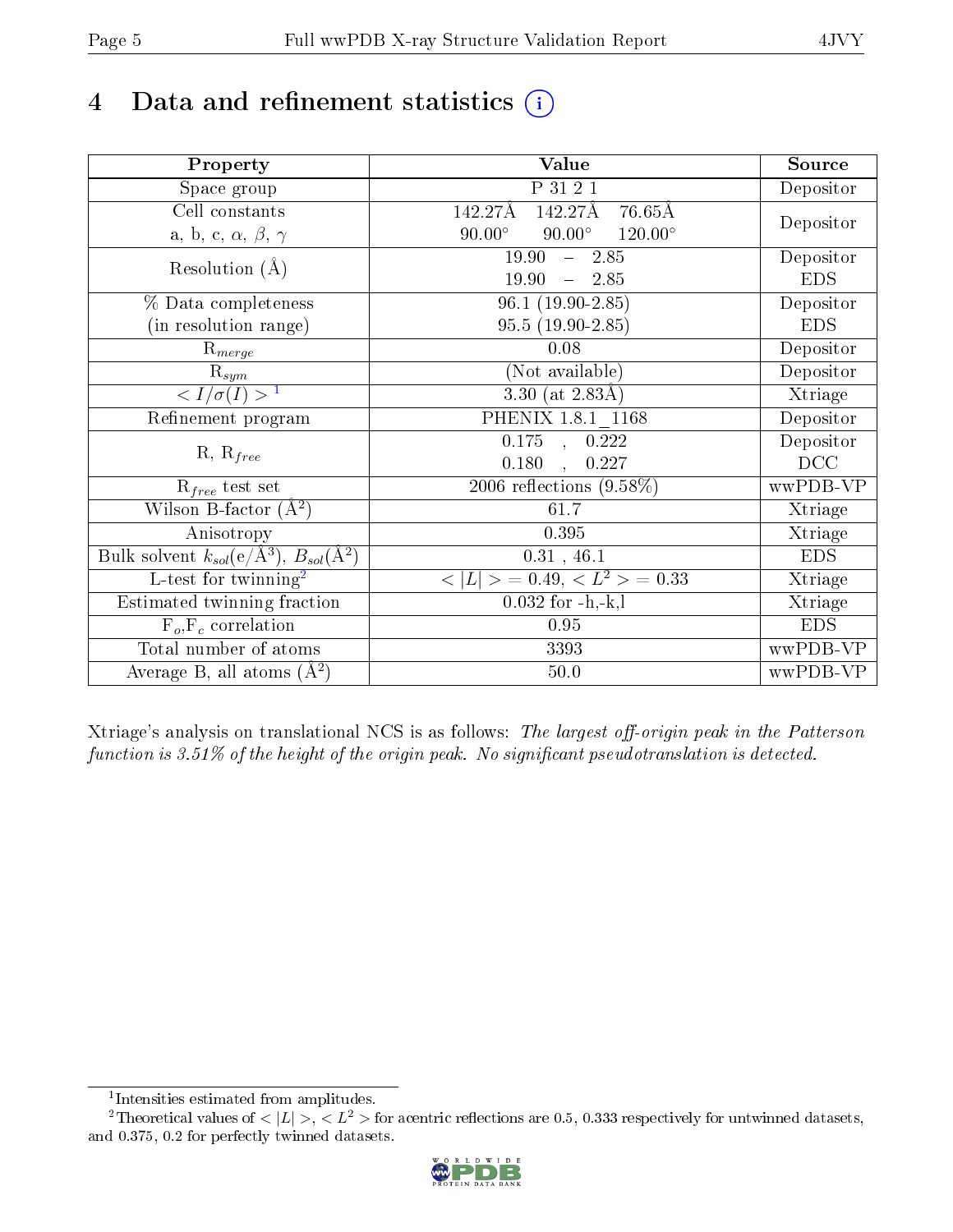# 5 Model quality  $(i)$

## 5.1 Standard geometry  $(i)$

The Z score for a bond length (or angle) is the number of standard deviations the observed value is removed from the expected value. A bond length (or angle) with  $|Z| > 5$  is considered an outlier worth inspection. RMSZ is the root-mean-square of all Z scores of the bond lengths (or angles).

| Mol | Chain |      | Bond lengths        | Bond angles |                     |  |
|-----|-------|------|---------------------|-------------|---------------------|--|
|     |       | RMSZ | # $ Z >5$           | RMSZ        | # $ Z >5$           |  |
|     |       | 0.52 | 0/1564              | 0.60        | 0/2105              |  |
|     |       | 0.46 | $1/1558$ $(0.1\%)$  | 0.57        | $1/2097(0.0\%)$     |  |
| 2   |       | 0.94 | $1/166$ $(0.6\%)$   | 1.08        | $1/254$ $(0.4\%)$   |  |
| 2   | F     | 0.94 | $1/166$ $(0.6\%)$   | 0.92        | 0/254               |  |
| AH  | АH    | 0.55 | 3/3454<br>$(0.1\%)$ | 0.64        | 2/4710<br>$(0.0\%)$ |  |

All (3) bond length outliers are listed below:

| Mol | Chain | $\operatorname{Res}$ | $\vert$ Type $\vert$ Atoms |          | $\Delta$ Observed(A) | Ideal(A) |
|-----|-------|----------------------|----------------------------|----------|----------------------|----------|
|     |       |                      | OP3-P                      | $-10.12$ | l.49                 | l.61     |
|     |       |                      | OP3-P                      | $-9.94$  | .49                  | $1.61\,$ |
|     |       | 191                  | N-CD.                      | 5.22     | 1.55                 |          |

All (2) bond angle outliers are listed below:

| Mol | Chain |     | $\vert$ Res $\vert$ Type $\vert$ | Atoms             |      | Observed( $^{\circ}$ )   Ideal( $^{\circ}$ ) |        |
|-----|-------|-----|----------------------------------|-------------------|------|----------------------------------------------|--------|
|     |       | 190 | PHE.                             | C-N-CD            | 5.61 | 140.17                                       | 128.40 |
|     |       |     |                                  | $C6-N1-C2$   5.36 |      | 122.45                                       | 120.30 |

There are no chirality outliers.

There are no planarity outliers.

### 5.2 Too-close contacts  $(i)$

In the following table, the Non-H and H(model) columns list the number of non-hydrogen atoms and hydrogen atoms in the chain respectively. The H(added) column lists the number of hydrogen atoms added and optimized by MolProbity. The Clashes column lists the number of clashes within the asymmetric unit, whereas Symm-Clashes lists symmetry related clashes.

|  |  |  | Mol   Chain   Non-H   H(model)   H(added)   Clashes   Symm-Clashes |
|--|--|--|--------------------------------------------------------------------|
|  |  |  |                                                                    |

Continued on next page...

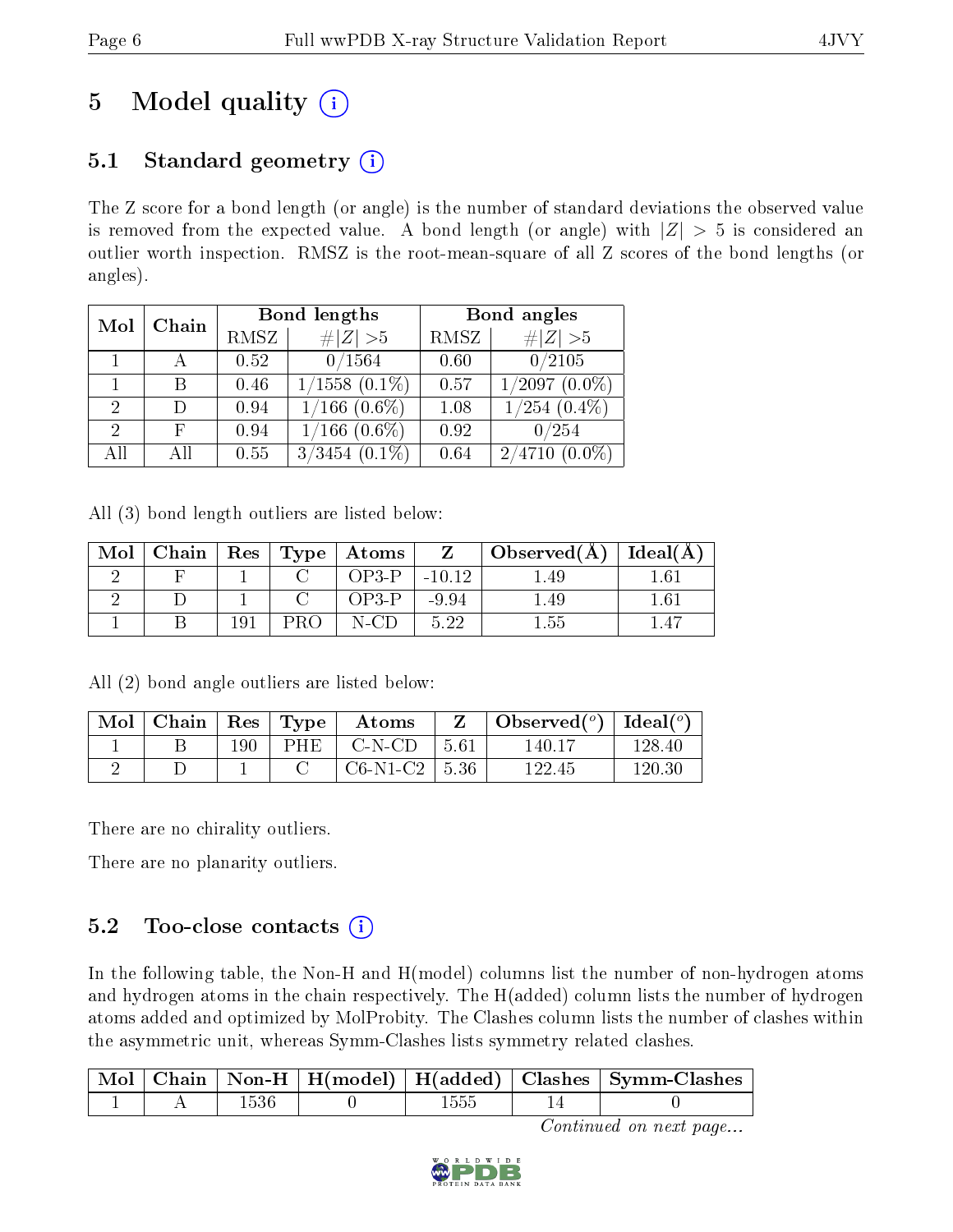|    |      | Mol   Chain   Non-H   H(model) | H(added) |    | Clashes   Symm-Clashes |
|----|------|--------------------------------|----------|----|------------------------|
|    | 1530 |                                | 1552     | 22 |                        |
|    | 149  |                                | 77       |    |                        |
| н, | 149  |                                | 77       |    |                        |
| ◠  | 15   |                                |          |    |                        |
|    |      |                                |          |    |                        |
|    |      |                                |          |    |                        |
|    |      |                                |          |    |                        |
|    | 3393 |                                | 3261     | 34 |                        |

Continued from previous page...

The all-atom clashscore is defined as the number of clashes found per 1000 atoms (including hydrogen atoms). The all-atom clashscore for this structure is 5.

All (34) close contacts within the same asymmetric unit are listed below, sorted by their clash magnitude.

| Atom-1             | $\boldsymbol{\mathrm{Atom}\text{-}2}$ | Interatomic       | Clash         |
|--------------------|---------------------------------------|-------------------|---------------|
|                    |                                       | distance $(\AA)$  | overlap $(A)$ |
| 1:A:313:LYS:NZ     | 2:D:1:C:N3                            | 2.34              | 0.74          |
| 1:A:247:ARG:NH2    | 2: D: 5: C: O2                        | 2.23              | 0.71          |
| 1:B:211:VAL:CG2    | 1:B:274:LEU:HD23                      | 2.20              | 0.70          |
| 1:B:211:VAL:HG21   | 1:B:274:LEU:HD23                      | 1.81              | 0.63          |
| 1:B:192:ARG:H      | 1:B:192:ARG:HD2                       | 1.64              | 0.63          |
| 1:B:249:LYS:HG3    | 1:B:262:ARG:NH2                       | 2.15              | 0.62          |
| 1:B:211:VAL:HG22   | 1:B:274:LEU:HD23                      | 1.84              | 0.58          |
| 1:A:229:ARG:HH12   | 1: A: 332: SER: HB3                   | 1.73              | $0.54\,$      |
| 1:B:167:PHE:HB3    | 1:B:170:VAL:HB                        | 1.92              | 0.50          |
| 1:B:247:ARG:NH2    | $2:$ F:5:C:O2                         | 2.44              | 0.50          |
| 1:B:272:ASP:OD1    | 1:B:273:ASP:N                         | 2.44              | 0.50          |
| 1:B:197:GLU:HB3    | 1:B:198:PRO:HD2                       | 1.94              | 0.50          |
| 1:A:229:ARG:NH1    | 1: A: 332: SER: HB3                   | 2.27              | 0.48          |
| 1: A:170: VAL:HG21 | 1:B:170:VAL:H <sub>G13</sub>          | 1.95              | 0.48          |
| 1:A:314:ARG:NH1    | 1: A:318: MET:HE1                     | 2.28              | 0.47          |
| 1:A:249:LYS:HE3    | 1:A:249:LYS:HB2                       | 1.67              | 0.47          |
| 1:B:258:GLU:O      | 1:B:262:ARG:N                         | 2.45              | 0.46          |
| 1:A:170:VAL:CG2    | 1:B:170:VAL:HG13                      | 2.46              | 0.46          |
| 1:B:247:ARG:HD3    | 1:B:269:HIS:CE1                       | 2.51              | 0.45          |
| 1:B:327:TYR:CD1    | 1:B:329:PRO:HD3                       | 2.52              | 0.44          |
| 1:A:248:GLY:HA2    | 1:A:269:HIS:O                         | $\overline{2.18}$ | 0.44          |
| 1:A:209:ILE:HD11   | 1:A:295:LEU:HD22                      | 2.00              | 0.44          |
| 1: A:311: GLU:CD   | 1:A:314:ARG:HH21                      | 2.20              | 0.44          |
| 1:B:215:GLU:N      | 1:B:215:GLU:OE2                       | 2.47              | 0.43          |
| 1:A:247:ARG:HD3    | 1:A:247:ARG:HA                        | 1.92              | 0.42          |
| 1:B:197:GLU:O      | 1:B:285:ASN:ND2                       | 2.34              | 0.42          |

Continued on next page...

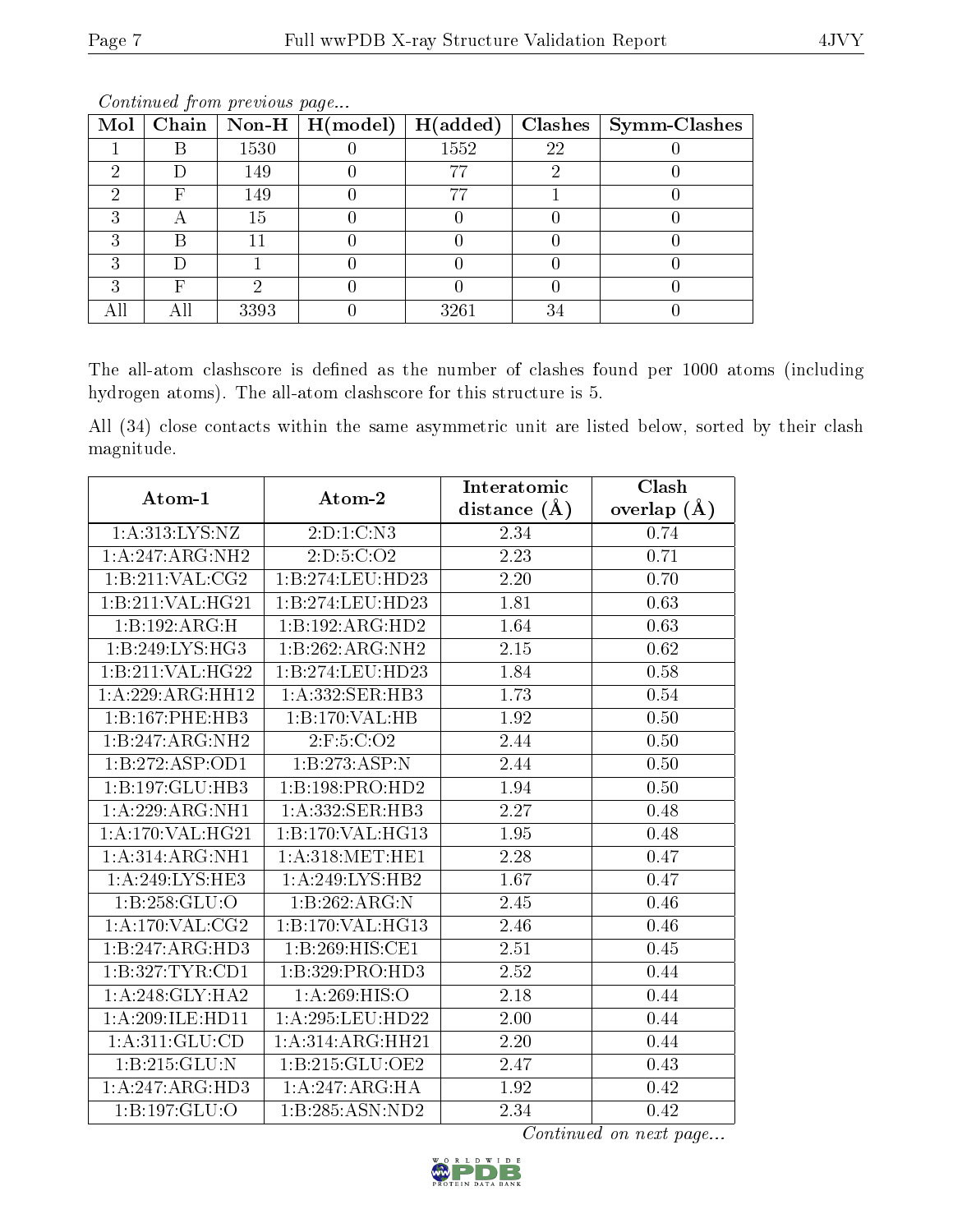| Atom-1            | Atom-2              | Interatomic<br>distance $(\AA)$ | Clash<br>overlap $(A)$ |  |  |  |
|-------------------|---------------------|---------------------------------|------------------------|--|--|--|
| 1: B: 312: LEU: O | 1: B: 316: GLN: HG3 | 2.20                            | 0.42                   |  |  |  |
| 1:B:157:LYS:HE2   | 1:B:175:ASP:OD1     | 2.20                            | 0.42                   |  |  |  |
| 1:B:206:THR:OG1   | 1:B:279:GLN:HG3     | 2.20                            | 0.42                   |  |  |  |
| 1: A:236:LEU:HD23 | 1:A:244:ILE:HG13    | 2.02                            | 0.41                   |  |  |  |
| 1:B:258:GLU:OE1   | 1:B:262:ARG:NH2     | 2.54                            | 0.41                   |  |  |  |
| 1:B:149:TYR:CE2   | 1:B:153:LEU:HDI1    | 2.55                            | 0.41                   |  |  |  |
| 1:B:203:ILE:HB    | 1:B:287:VAL:HG11    | 2.03                            | 0.40                   |  |  |  |
| 1:A:254:ASP:OD2   | 1:A:257:LYS:HG3     | 2.22                            | 0.40                   |  |  |  |

Continued from previous page...

There are no symmetry-related clashes.

### 5.3 Torsion angles  $(i)$

#### 5.3.1 Protein backbone (i)

In the following table, the Percentiles column shows the percent Ramachandran outliers of the chain as a percentile score with respect to all X-ray entries followed by that with respect to entries of similar resolution.

The Analysed column shows the number of residues for which the backbone conformation was analysed, and the total number of residues.

| Mol | Chain | Analysed                     | Favoured |          | Allowed   Outliers   Percentiles |  |
|-----|-------|------------------------------|----------|----------|----------------------------------|--|
|     |       | $189/196(96\%)$   183 (97\%) |          | 6(3%)    | $\boxed{100}$ $\boxed{100}$      |  |
|     |       | $188/196(96\%)$   182 (97\%) |          | 6 $(3%)$ | 100     100 <mark> </mark>       |  |
| All | All   | $377/392(96\%)$   365 (97\%) |          | 12(3%)   | $\mid$ 100 $\mid$ 100 $\mid$     |  |

There are no Ramachandran outliers to report.

#### 5.3.2 Protein sidechains (i)

In the following table, the Percentiles column shows the percent sidechain outliers of the chain as a percentile score with respect to all X-ray entries followed by that with respect to entries of similar resolution.

The Analysed column shows the number of residues for which the sidechain conformation was analysed, and the total number of residues.

|                        | Mol   Chain | Analysed                     | Rotameric   Outliers   Percentiles |          |  |
|------------------------|-------------|------------------------------|------------------------------------|----------|--|
|                        |             | $169/173(98\%)$   166 (98\%) |                                    | $3(2\%)$ |  |
| Continued on next page |             |                              |                                    |          |  |

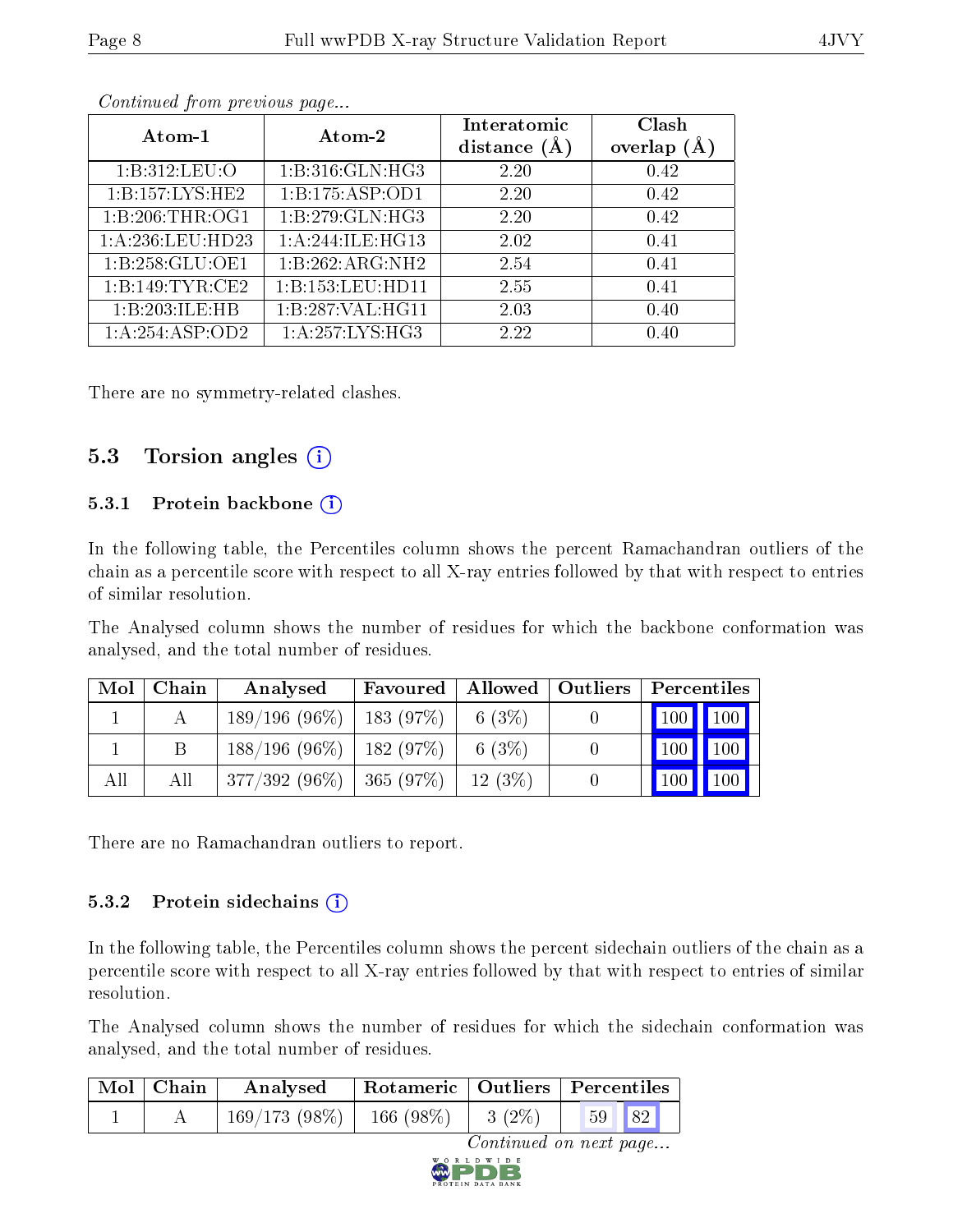|     | contentable provided page |              |             |          |                                    |  |  |  |
|-----|---------------------------|--------------|-------------|----------|------------------------------------|--|--|--|
|     | $Mol$   Chain             | Analysed     |             |          | Rotameric   Outliers   Percentiles |  |  |  |
|     |                           | 168/173(97%) | $162(96\%)$ | 6 (4\%)  | 35 <sup>1</sup><br>$\sqrt{66}$     |  |  |  |
| All | All                       | 337/346(97%) | 328(97%)    | $9(3\%)$ | 44                                 |  |  |  |

Continued from previous page...

All (9) residues with a non-rotameric sidechain are listed below:

| Mol | Chain | Res | Type       |
|-----|-------|-----|------------|
|     | А     | 188 | THR        |
| 1   | A     | 211 | VAL        |
| 1   | А     | 268 | <b>GLU</b> |
| 1   | B     | 168 | SER        |
| 1   | В     | 211 | VAL        |
| 1   | В     | 245 | MET        |
|     | B     | 254 | ASP        |
| 1   | B     | 259 | SER        |
|     |       | 268 | GLU        |

Some sidechains can be flipped to improve hydrogen bonding and reduce clashes. There are no such sidechains identified.

#### 5.3.3 RNA (1)

| Mol | Chain | Analysed     | <b>Backbone Outliers   Pucker Outliers</b> |  |
|-----|-------|--------------|--------------------------------------------|--|
|     |       | $6/7$ (85\%) |                                            |  |
|     |       | 6/7(85%)     | $16\%$                                     |  |
|     |       |              |                                            |  |

All (1) RNA backbone outliers are listed below:

| Chain   Res | rype |
|-------------|------|
|             |      |

There are no RNA pucker outliers to report.

#### 5.4 Non-standard residues in protein, DNA, RNA chains (i)

There are no non-standard protein/DNA/RNA residues in this entry.

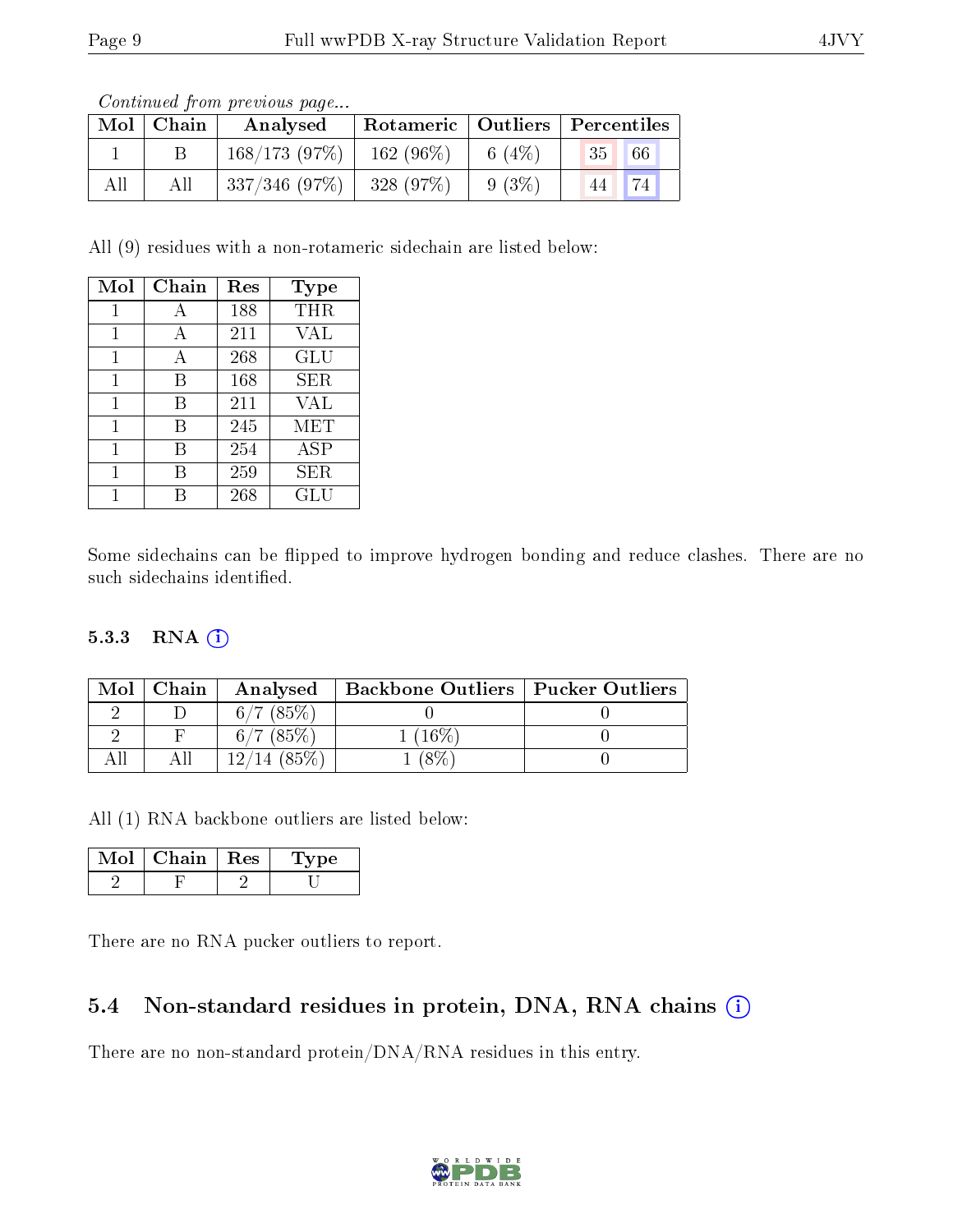#### 5.5 Carbohydrates (i)

There are no carbohydrates in this entry.

### 5.6 Ligand geometry  $(i)$

There are no ligands in this entry.

### 5.7 [O](https://www.wwpdb.org/validation/2017/XrayValidationReportHelp#nonstandard_residues_and_ligands)ther polymers  $(i)$

There are no such residues in this entry.

#### 5.8 Polymer linkage issues  $(i)$

There are no chain breaks in this entry.

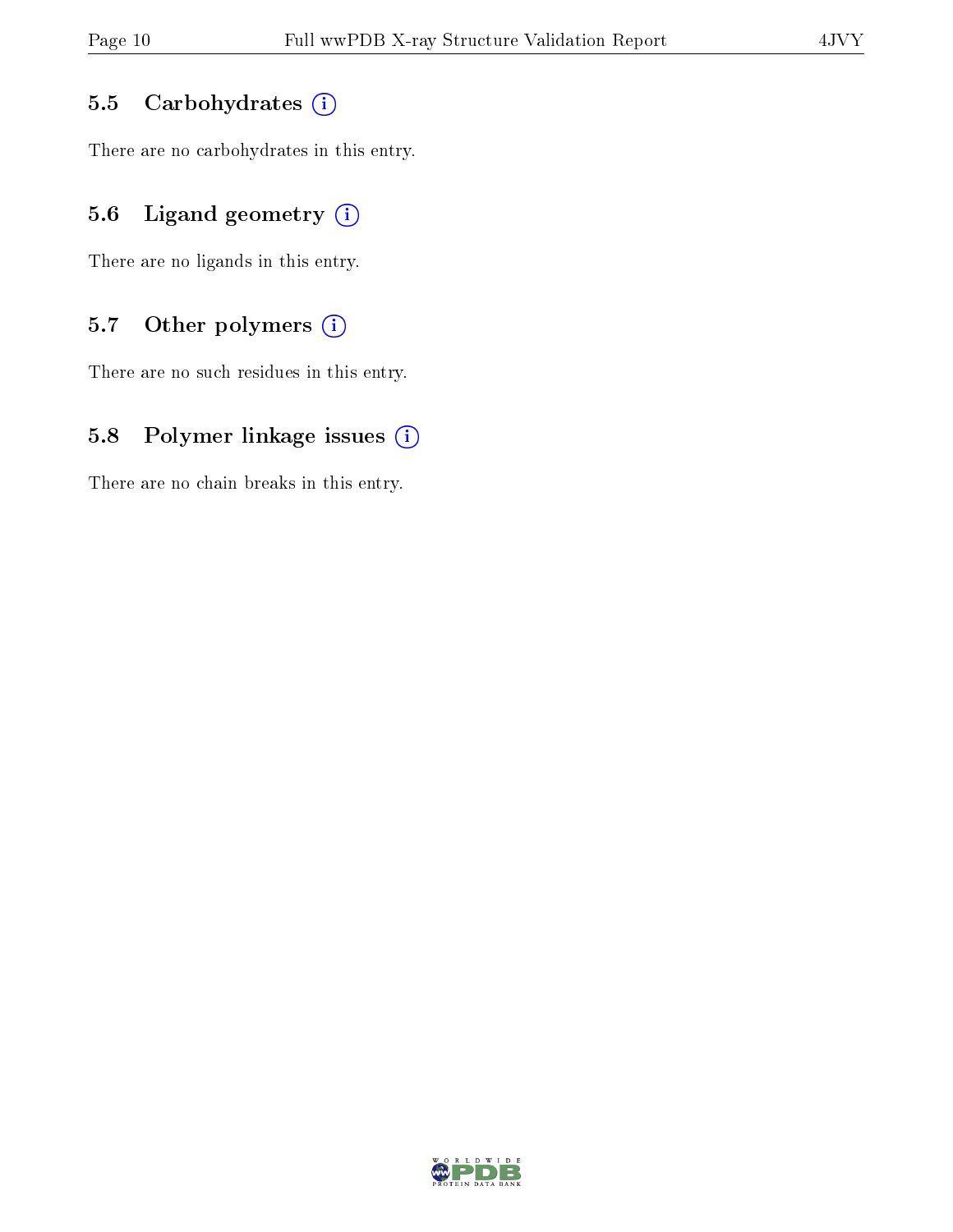## 6 Fit of model and data  $(i)$

## 6.1 Protein, DNA and RNA chains  $(i)$

In the following table, the column labelled  $#RSRZ> 2'$  contains the number (and percentage) of RSRZ outliers, followed by percent RSRZ outliers for the chain as percentile scores relative to all X-ray entries and entries of similar resolution. The OWAB column contains the minimum, median,  $95<sup>th</sup>$  percentile and maximum values of the occupancy-weighted average B-factor per residue. The column labelled ' $Q< 0.9$ ' lists the number of (and percentage) of residues with an average occupancy less than 0.9.

| Mol            | Chain      | Analysed        | $<$ RSRZ $>$ | $\#\text{RSRZ}{>}2$                | $OWAB(A^2)$      | Q< 0.9    |
|----------------|------------|-----------------|--------------|------------------------------------|------------------|-----------|
|                | А          | 191/196(97%)    | $-0.37$      | $4(2\%)$ 63<br>60                  | 16, 32, 84, 142  |           |
|                | B          | $190/196(96\%)$ | $-0.13$      | $6(3\%)$ 47<br>42                  | 17, 53, 105, 154 |           |
| -2             | D          | $7/7$ (100\%)   | $-0.56$      | 100<br>$0$   100                   | 27, 31, 75, 98   | $1(14\%)$ |
| $\overline{2}$ | $_{\rm F}$ | $7/7$ (100\%)   | $-0.29$      | 100<br>$\vert$ 100<br>$\mathbf{0}$ | 40, 48, 94, 123  | $1(14\%)$ |
| All            | All        | $395/406$ (97%) | $-0.25$      | $10(2\%)$<br>57<br>54              | 16, 42, 102, 154 | $2(0\%)$  |

All (10) RSRZ outliers are listed below:

| Mol | Chain | Res | Type        | <b>RSRZ</b> |
|-----|-------|-----|-------------|-------------|
| 1   | R     | 307 | GLU         | 4.3         |
| 1   | A     | 332 | <b>SER</b>  | 3.6         |
| 1   | А     | 307 | GLU         | 3.5         |
| 1   | А     | 328 | ${\rm ARG}$ | 3.3         |
| 1   | A     | 327 | TYR         | 3.1         |
| 1   | R     | 192 | ${\rm ARG}$ | 2.9         |
| 1   | В     | 309 | THR         | 2.6         |
| 1   | В     | 331 | LYS         | 2.5         |
| 1   | В     | 218 | ASP         | 2.4         |
| 1   |       | 189 | GLU         | 2.3         |

### 6.2 Non-standard residues in protein, DNA, RNA chains  $(i)$

There are no non-standard protein/DNA/RNA residues in this entry.

### 6.3 Carbohydrates  $(i)$

There are no carbohydrates in this entry.